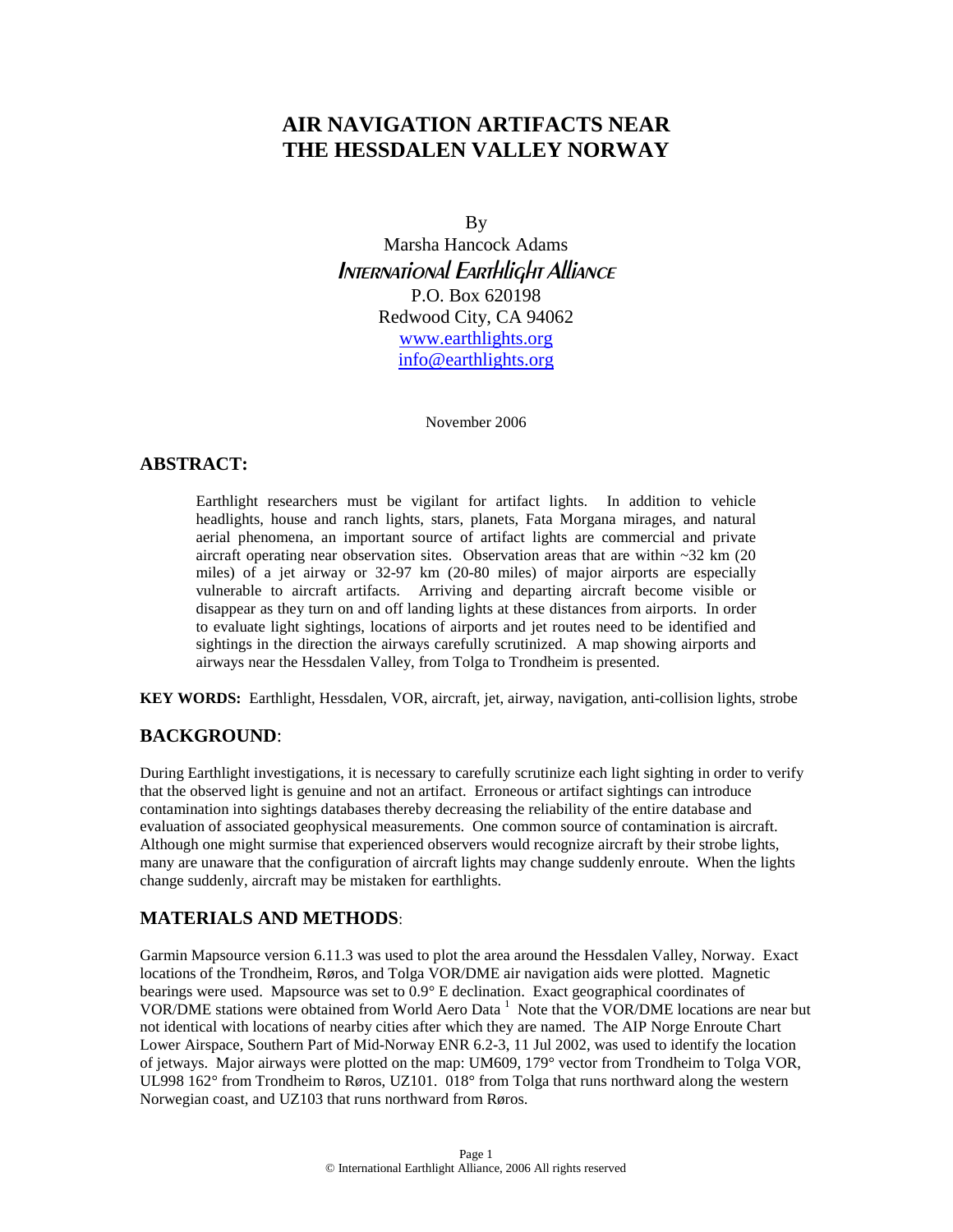## **MEASUREMENTS:**

Table 1 shows the jet airway names and bearings from the various VOR navigation stations. It also shows the shortest distance and general direction of each of the airways from a popular viewing area in the Hessdalen Valley, Aspåskjolen vista. Two airways, UL998 and UZ101 intersect 6.3 km (4 mi.) north of Aspåskjolen. These airways can be seen for long distances when the view is unobstructed by hills or vegetation. Table 2 shows the geographic coordinates of the VOR/DME stations and the distances in km and miles from Aspåskjolen. It also shows the bearings to the VOR/DME stations from Aspåskjolen.

| <b>AIRWAY</b><br><b>NAME</b> | <b>BEARING</b><br>from VOR | <b>FROM</b><br><b>Location</b> | TО<br><b>Location</b> | <b>Nearest Dist</b><br><b>JETWAY</b> to<br>VISTA km | <b>Nearest Dist</b><br><b>JETWAY</b> to<br>VISTA mi |
|------------------------------|----------------------------|--------------------------------|-----------------------|-----------------------------------------------------|-----------------------------------------------------|
| <b>UM609</b>                 | 179                        | Trondheim                      | Tolga                 | 14.6 West                                           | 9.1 West                                            |
| <b>UL998</b>                 | 162                        | Trondheim                      | Røros                 | $2.2$ East                                          | 1.4East                                             |
| UZ101                        | 018                        | Tolga                          | north                 | 1.6 West                                            | .99 West                                            |
| UZ103                        | 360                        | Røros                          | north                 | $7.7$ East                                          | 4.8 East                                            |
| <b>UL998</b>                 |                            | Intersection                   | <b>UZ101</b>          | 6.3 North                                           | 4 North                                             |

|  |  | Table 1 Bearings and distances from jetways |  |
|--|--|---------------------------------------------|--|
|  |  |                                             |  |

**Table 2 Coordinates, distances and bearings from Aspåskjolen to VOR stations**

| VOR name  | Lat       | $\mathbf{\sim}$ ong | Dist km | Dist miles | <b>Bearing to</b> |
|-----------|-----------|---------------------|---------|------------|-------------------|
| Trondheim | 63.525869 | 10.890075           | 70      | 44         | $349^\circ$       |
| Røros     | 62.579778 | 11.334942           | 30      | 19         | 166°              |
| Tolga     | 62.461639 | 10.878833           | 46      | 29         | $200^\circ$       |

### **Figure 1 Aircraft turns off landing light**



## **DISCUSSION:**

There are many erroneous reports of earthlights in locations throughout the globe that are 10-80 miles from major airports, and/or locations that can easily view jet airways. The misidentification occurs for two reasons: Airplanes on climb out after takeoff that are heading directly towards the observer appear to ascend vertically until they suddenly disappear. At other locations, aircraft directly overhead suddenly seem to vanish. Conversely, approaching aircraft may suddenly seem to appear out of nowhere. The sudden changes in aircraft light configuration are due to high intensity lights being turned on and off in preparation for landing or after takeoff. A characteristic of earthlights is their sudden appearance and disappearance. The sudden appearance or disappearance of airplane lights can be mistaken for earthlight activity.

In the United States, commercial jets often turn landing lights on or off around 18,500 feet, where lights are turned on or off. It is presumed that a similar altitude applies to European aviation. For commercial jets, this altitude usually translates (depending on glide path), to 97 km (60 miles) from an airport for landing, and 32 km (20 miles) from the airport for takeoffs (the climb out is steeper). A ground observer may be many miles closer or farther away from the airport and still be able to view the light configuration changes.

Figure 1 shows a 30 second night time exposure taken from an observation site about ten miles from a typical airport, Phoenix,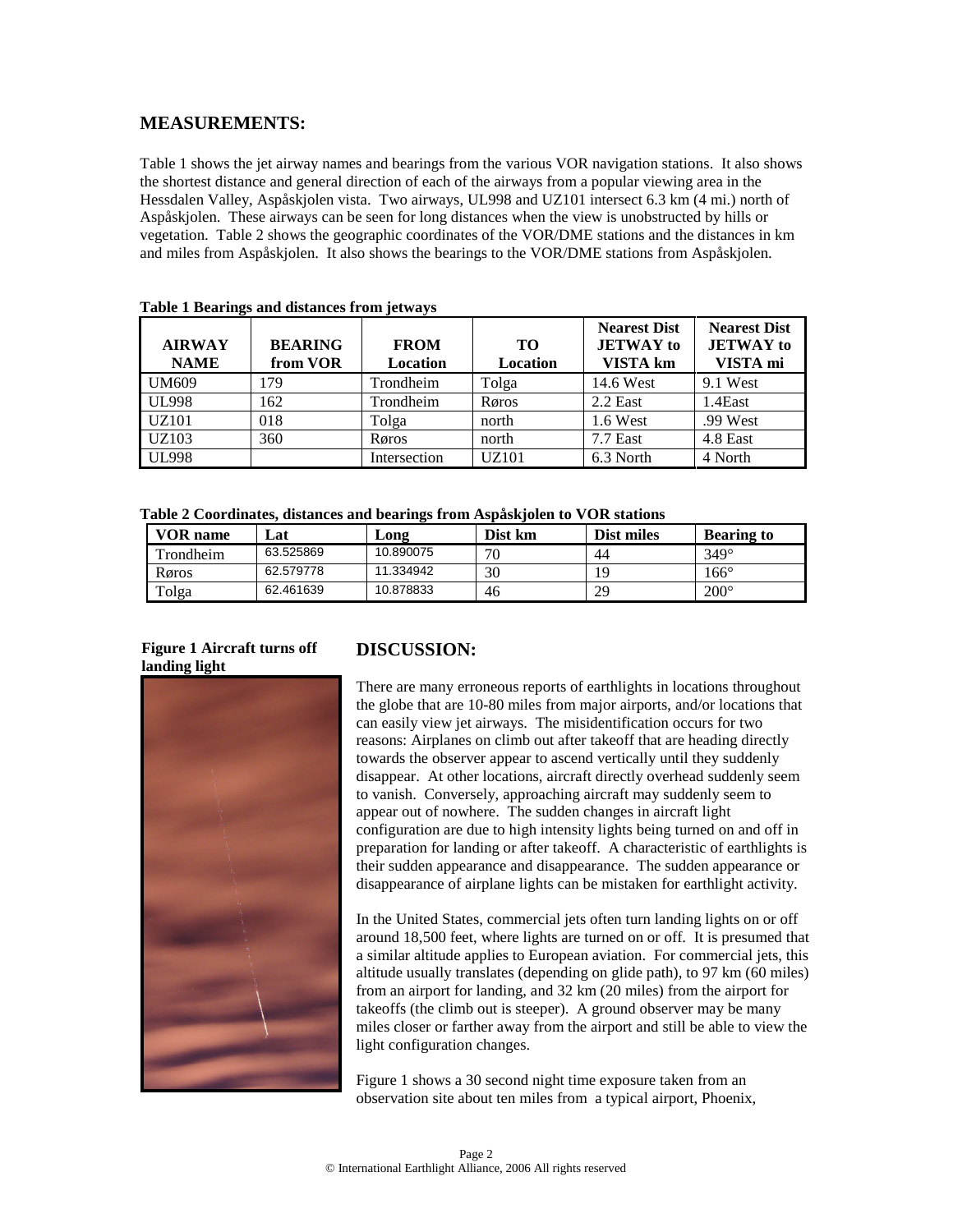Arizona. (The sky is characteristically red during cloudy nighttime long exposures because of reflection of city lights). Initially, the aircraft flies with landing light on. The high intensity lights are so bright they obliterate the belly light/strobe and wingtip strobes. When the light is turned off the dimmer belly light and wing tip strobes can be seen. Characteristic strobe tracks remain until the airplane vanishes into the clouds, (or the shutter closes). During observations, viewers often fail to notice the fainter strobes of aircraft, or if they do, they are confused when the configuration changes when landing lights are turned on or off. They may discount their strobe observations as being erroneous in favor of the bright landing lights, not realizing that both observations are correct.



**Figure 2 Hessdalen Norway area jet airways**